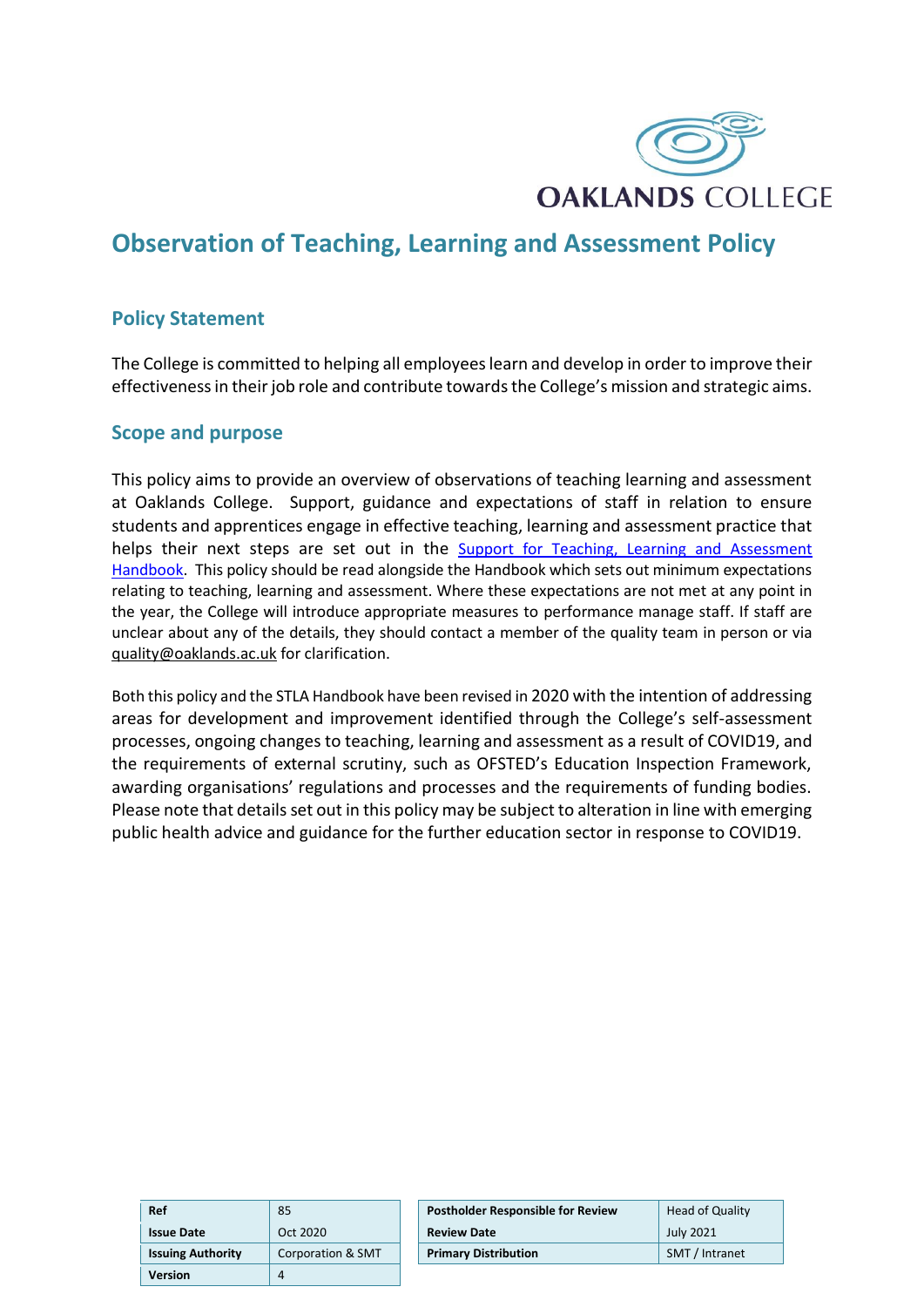### <span id="page-1-0"></span>**Contents**

**[Observation General Principles](#page-2-0) [Observers](#page-2-1) [Types of observations](#page-3-0)  [Preparation](#page-4-0)  Judgement [Feedback](#page-5-1) [Appeals against observation outcomes](#page-5-2) [Sharing of good practice](#page-6-0) [Monitoring of Teaching Learning and Assessment Development Plans](#page-6-1)  [Managing teaching performance](#page-7-0)**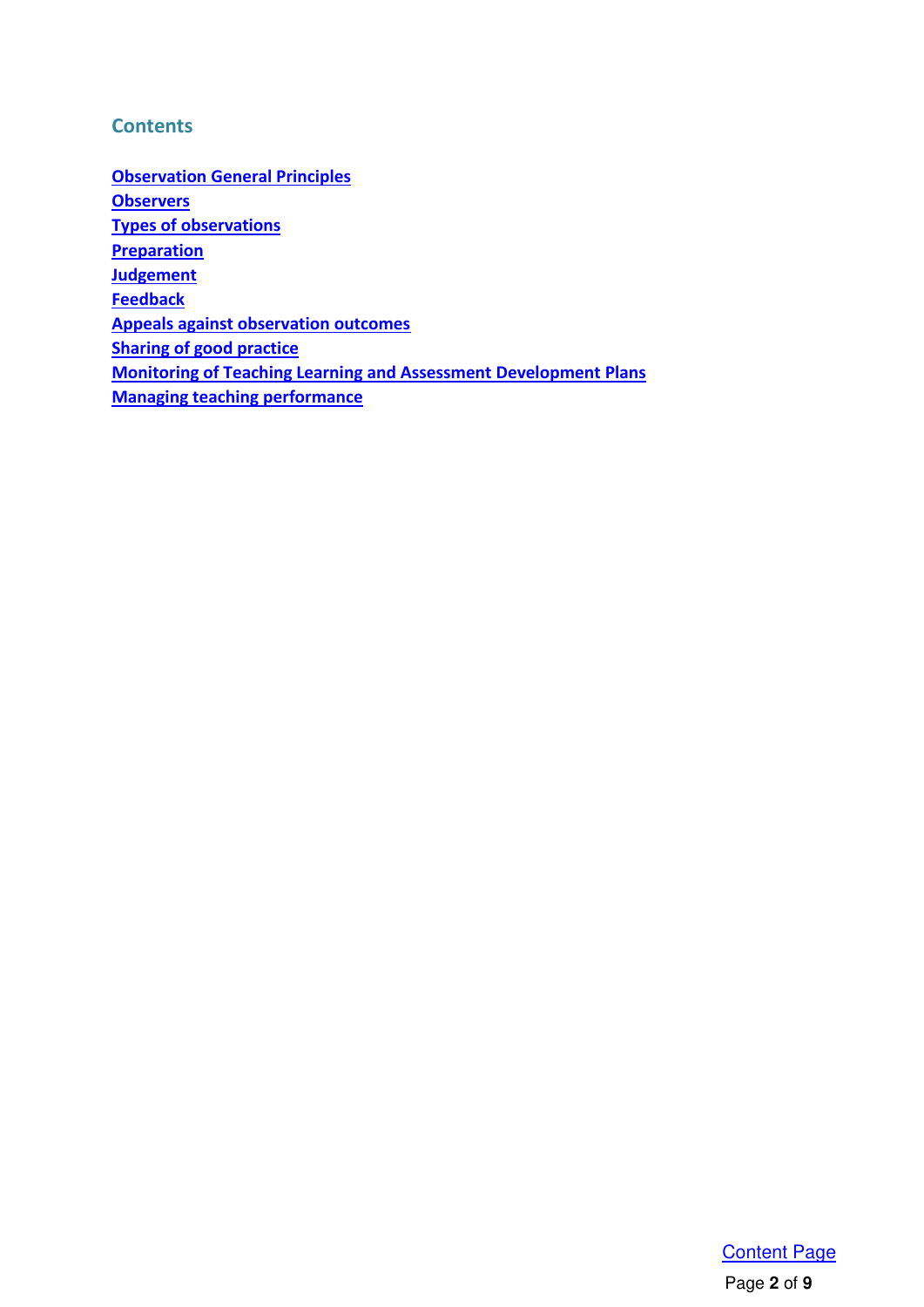## **Observations**

#### <span id="page-2-0"></span>**General principles**

- All observers will be trained and validated.
- 1 formal observation of all teaching staff will take place during the academic year. A further formal observation will only take place if either the observation 'did not meet expectations' or any concerns of practice are raised in year.
- Observers will only use ProObserve and approved documentation detailed on the procedures part of this document to record observations.
- All feedback to observees will be provided within 3-5 working days of the observation.
- Observations will be graded as either the standard of teaching learning and assessment in the session 'meets expectations' or 'does not meet expectations.' (LSA and SSA observations will be graded as 'effective' or 'ineffective')
- Thematic learning walks will be used as a tool to improve the quality of teaching, learning and assessment. Teachers will be supported to improve their practice with the support of the Quality Improvement Facilitators and Quality Assurance Facilitators. This support will comprise of each member of teaching staff being allocated a Quality Improvement Facilitator, who will provide regular one to one support and regular bite size training sessions. The Quality Assurance Facilitators will support teachers with the assessment of learning and moderate grading decisions.
- Thematic learning walks may be carried out throughout the academic year without notification and will be supportive. Themes will be determined by the needs of the College. The learning walks will not form part of any capability process for individual staff. However, if there is a cause for concern or a student complaint the member of staff may be subject to a formal observation.
- Probationary lecturers will be in scope for observations during curriculum reviews. Probationary staff will also be subject to developmental and supportive learning walks and observation during their 2-, 4- and 6-month probation periods. These will be conducted by their Head of department. Identified actions and support will be given to the individuals prior to their formal observation.

#### <span id="page-2-1"></span>**Observers**

The observation team will consist of the Deputy Principal for Curriculum and Quality, Directors of Curriculum, the Head of Quality Assurance, the Head of Teacher Training and Quality Improvement, Heads of Department, Quality Assurance Facilitators (QAF's) and Quality Improvement Facilitators (QIF's). The observation team will undergo regular training and will be supported to regularly update their observation skills and techniques. Observations and reports will be moderated for quality assurance purposes and to ensure consistency in findings.

The Quality Team will lead on observations and identify themes for observations and learning walks. Learning walks may be conducted by members of the Corporation.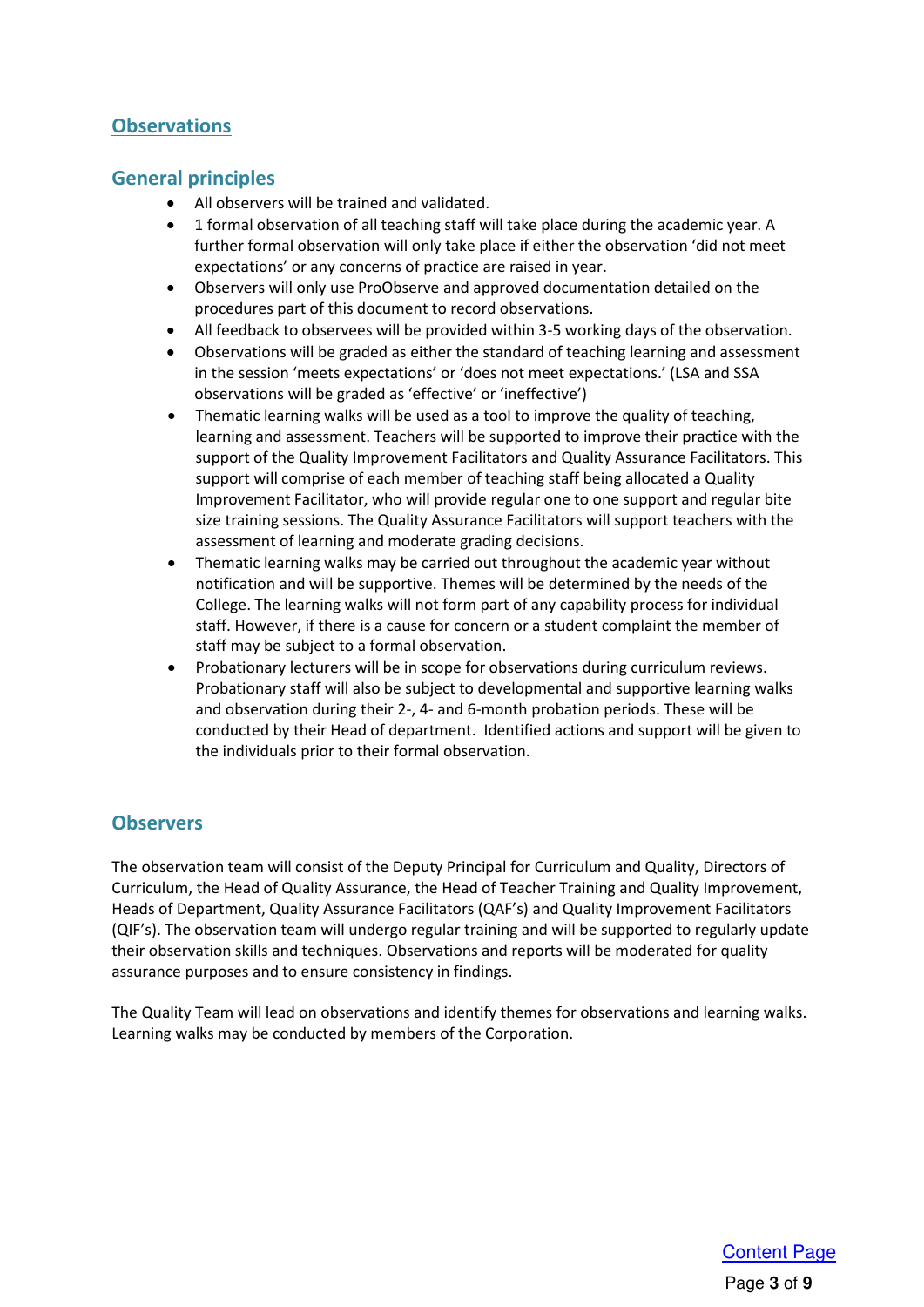## <span id="page-3-0"></span>**Types of observation:**

- **1. Learning walk**
- **2. Thematic learning walk**
- **3. Formal observation** 
	- Taught class
	- **Workshops**
	- 1-2-1 Personal Development Review (PDR)
	- Group PDR
	- **Assessors**
	- LSA and SSA
	- Validation- to ensure the quality of session observations
	- Reobservations when the standard of teaching learning and assessment in a session delivered by a staff member 'did not meet expectations' or when the standard of support provided by an LSA/SSA was 'ineffective'

#### **4. Informal observations**

- Peer or joint- ungraded observations by a colleague or a quality improvement facilitator to provide mutual support and share good practice- these include snapshot observations, typically carried out by QIFs.
- To support the development of new teachers practices ungraded observations form part of the new teacher induction process. New teachers to the college will have a supportive peer observation from their QIF during their induction. They will also participate in a joint observation with their assigned QIF. Trainee teachers can access support from QIF's prior to the observation windows but, will also undergo the College's formal observation cycle.

#### **Staff in scope for observations during curriculum reviews or external development reviews**

Some colleagues may be due reobservations, be in a probationary period, or undertaking teacher training qualifications. The following table identifies who will be observed and if so, whether the session observed will be graded:

| Staff circumstances                                                                                                                                  | What will happen                                                                                                                                                                                                                                                                                                     |
|------------------------------------------------------------------------------------------------------------------------------------------------------|----------------------------------------------------------------------------------------------------------------------------------------------------------------------------------------------------------------------------------------------------------------------------------------------------------------------|
| If you are a colleague who has completed their<br>period of support following an observation<br>where college expectations were not met              | You will be seen as part of a curriculum review<br>and the observation would count as your re-<br>observation                                                                                                                                                                                                        |
| If you are a colleague who has not completed<br>their period of support following an<br>observation where college expectations were<br>not met<br>or | If you are teaching on one of the courses that<br>will be looked at in detail during the curriculum<br>review, then you may be observed in order to<br>gather evidence of the quality of education<br>received by students but this wouldn't be a re-<br>observation, and no observation report will be<br>produced. |
| If you are a colleague currently in their<br>probationary period                                                                                     | If you are teaching on any other course in the<br>area, you won't be observed during the<br>curriculum review<br>In both cases, you will be re-observed only once<br>your support is complete                                                                                                                        |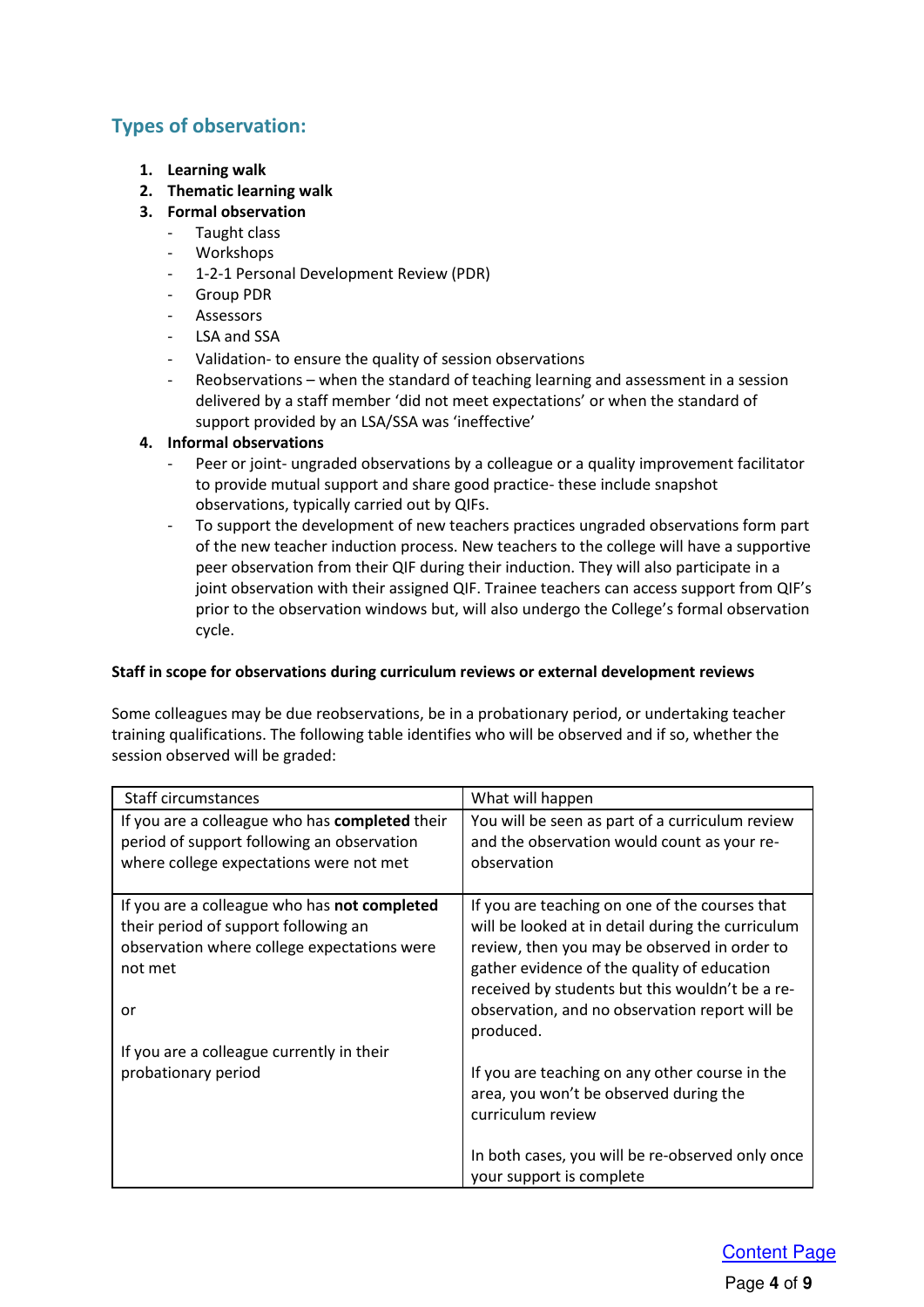| If you are a colleague undertaking their level 3<br>or level 5 teacher training qualification | You will still be observed and the session you<br>deliver will be graded as to whether it meets<br>College expectations                                                                        |
|-----------------------------------------------------------------------------------------------|------------------------------------------------------------------------------------------------------------------------------------------------------------------------------------------------|
|                                                                                               | Teacher Training observations and Curriculum<br>review observations are for different purposes<br>and use different criteria, so you could be<br>observed for both in a curriculum review week |

Other points to note about observations during curriculum reviews

- The curriculum review team will be undertaking a range of observations of students in classroom, practical, functional skill and PDR sessions. Some staff may therefore be seen more than once but we aim to ensure that graded observations are where a member of staff is delivering a session where the focus is on the vocational area, be it classroom based or a practical session.
- Functional Skill and PDR sessions will be ungraded, but an observation report will still be produced identifying strengths and areas for development and, where appropriate, an action plan for support produced.
- If you are teaching on one of the courses that will be looked at in detail during the curriculum review, then an observer may visit more than one of your sessions within a curriculum review week – they will identify clearly to you whether or not they are observing you or whether they are gathering evidence of the quality of education received by students. In the latter case, no observation report will be produced.

#### <span id="page-4-0"></span>**Preparation**

The observer is expected to prepare for the observation by establishing what subject/unit is expected to be taught in the session; the numbers of students on the register; the start and end times and location plus any other factors that will help the observer gain a better understanding of the context of the observation.

Observers should arrive and introduce themselves to the member of staff before the start of the observation. During curriculum reviews, observers may interrupt sessions at an appropriate time to talk to students and teachers and may potentially require the teacher to leave the room, so that learning can be better assessed. Observers should judge the effectiveness of the session on the requirements of the Ofsted education inspection framework and minimum college expectations.

It is recommended as good practice that staff being observed have planning documentation (namely a scheme of work, session plan and group profile) available to hand to observers but only a scheme of work is mandatory. Whilst observers may request additional paperwork or information during or subsequent to an observation they will only do so to arrive at a better informed judgement, and will be mindful that they do not make unreasonable requests of staff that will not help inform their judgement.

> Page **5** of **9** [Content Page](#page-1-0)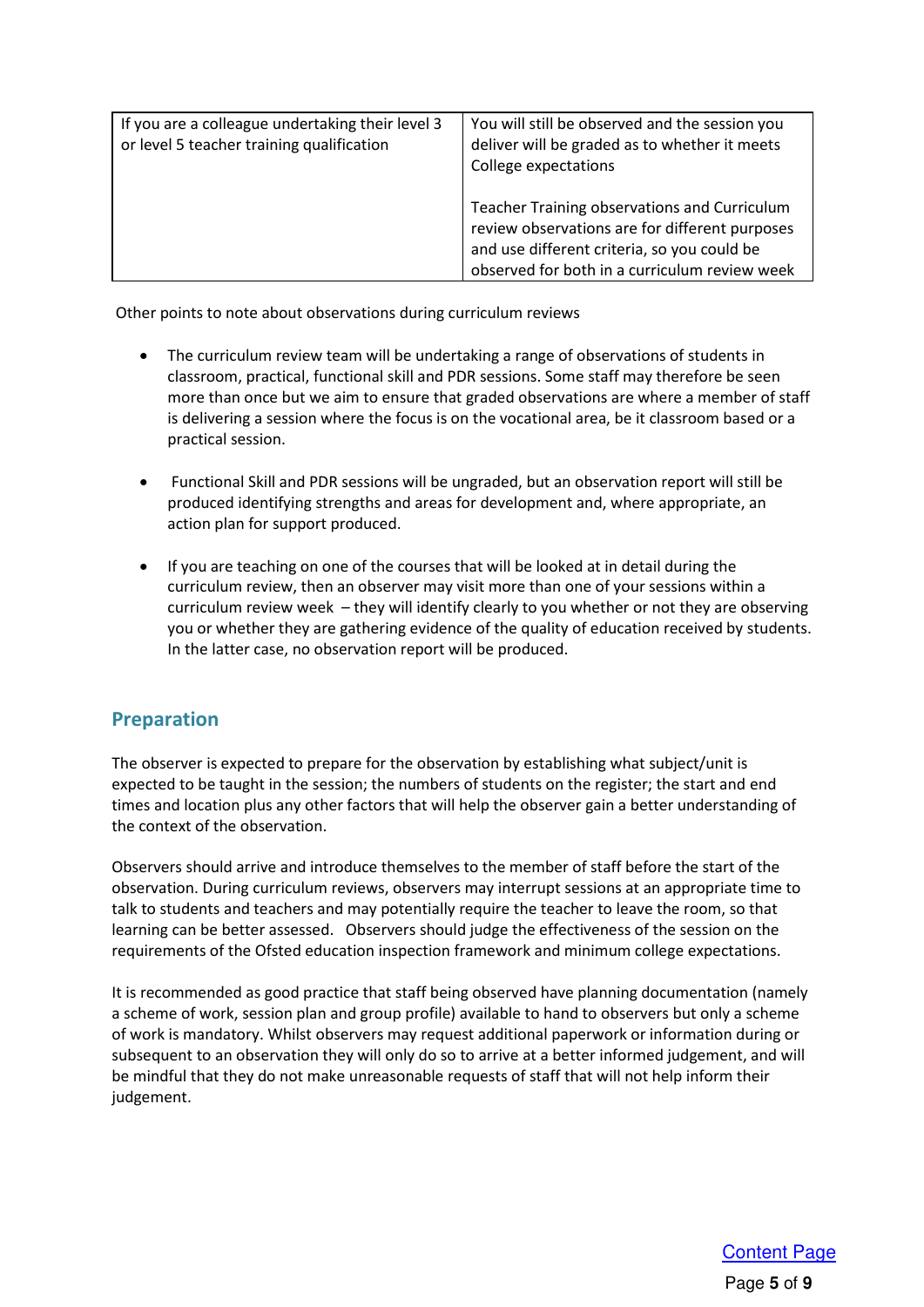### <span id="page-5-0"></span>**Judgements**

The criteria used for Formal Observations, reobservations, curriculum reviews and external development reviews will depend upon the provision and session type and the staff role as set out in th[e Support for Teaching, Learning and Assessment Handbook.](https://oaklandsacuk0.sharepoint.com/:b:/s/Quality/EaspuNetvoNHn4Bwz9kKzGABHcoFOrvNGXxs29R8Yx8LXw?e=WF7wzJ) Observers will make judgements against each criterion, identifying whether each was a strength or as an area for improvement in the observed portion of the session. Observers will make an overall judgement of whether the standard of teaching, learning and assessment 'met' or 'did not meet' College expectations and provide a summary statement. LSA and SSA observations will be graded as 'effective' or 'ineffective' and a summary statement provided.

#### <span id="page-5-1"></span>**Feedback**

Feedback after a formal session observation should normally be given within 3-5 working days of the observation. Only in exceptional circumstances should this be extended and not without the observer notifying the observee. Feedback from a thematic observation or learning walk should be given within the week. All observers should provide teachers with feedback at a mutually convenient time and in private, away from distractions or interruptions.

The observer should lead the discussion. To ensure a common approach and consistency of feedback, all observers should feedback on the list of items below:

- Listing of key strengths
- Listing key areas for improvement
- Whether the observee meets expectations or does not meet expectations.

 Feedback should form part of a professional dialogue between the observer and observee which enables the observee to build and develop their teaching learning and assessment practices.

The agreed actions will be shared with their Head of Department who will discuss with the member of staff how best to support them to meet the actions on their individual Teaching Learning and Assessment Development Plan.

#### <span id="page-5-2"></span>**Appeals against observation outcomes**

If a member of staff observed wishes to appeal against the outcome of an observed session, they should discuss with the observer in the first instance. Appeals may be made on two grounds

- 1. Procedural irregularity (e.g. conduct of observer or incorrect notice period given)
- 2. Insufficient or inconsistent evidence provided to support the outcome

If agreement cannot be reached between the observer and member of staff there will be a 5 workingday limit of a right of appeal to the Head of Quality Assurance\*, who will investigate and then feedback to the appellant.

The appeal outcome should be reached within 5 working days of receipt and communicated to the appellant. The appeal may lead to further clarification of strengths, areas for development or action plan components.

The appeal cannot amend the overall outcome awarded for a session but can revoke the outcome awarded completely and arrange for a fresh observation to take place. If the appeal outcome is a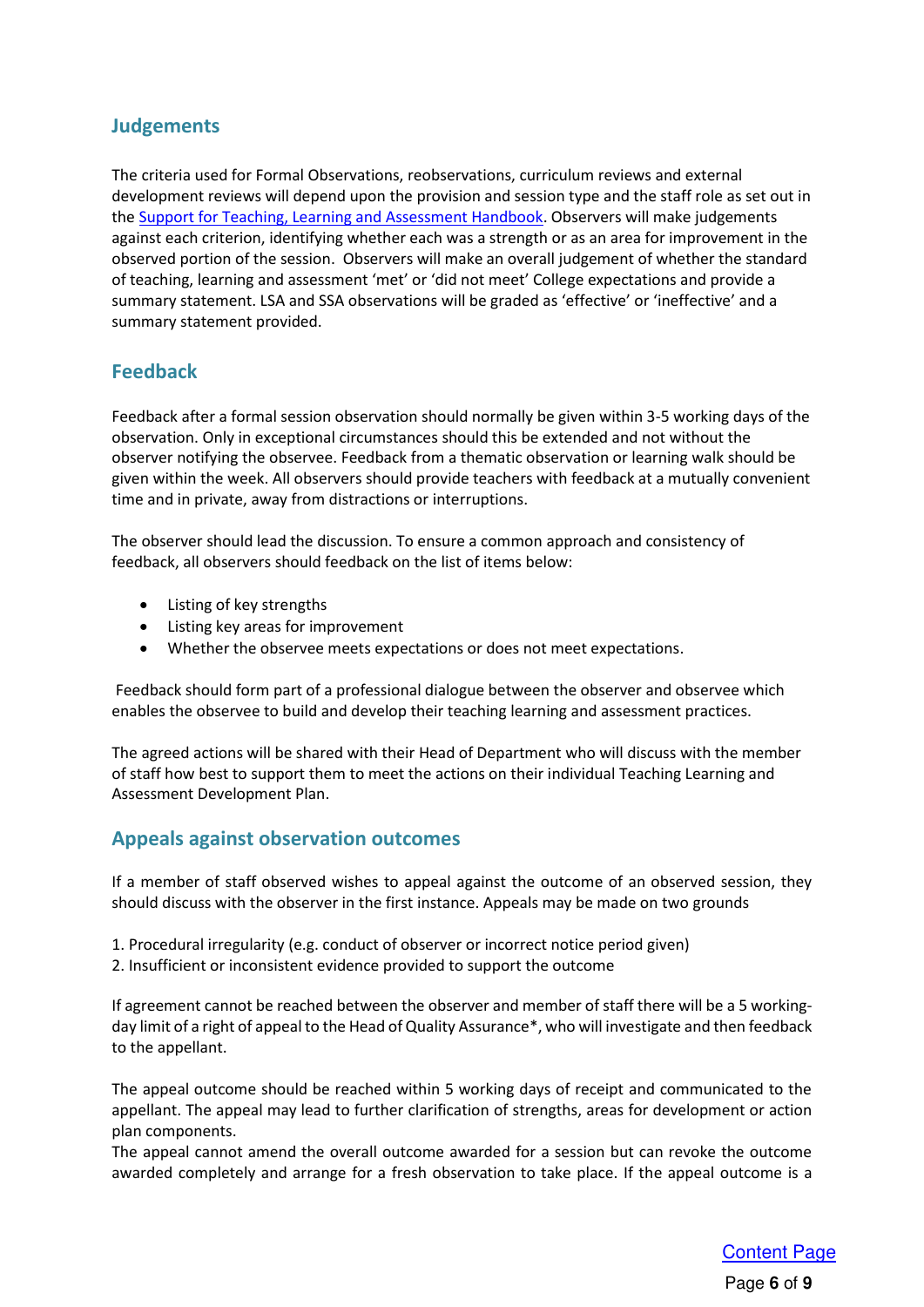further observation, then that observation will be undertaken by another member of the observation team, will normally\*\* take place within four working weeks of the appeal outcome being reached and the outcome at this stage will be final.

\* If the observer was the Head of Quality Assurance, the appeal should be forwarded to and heard by the Deputy Principal.

\*\* Subject to delivery and or teaching still taking place at this date and an appropriate member of the observation team being available.

### <span id="page-6-0"></span>**Sharing of good practice**

Exemplary practice will be identified and shared. Identified staff will share their experiences and their session with their teams and /or others during staff development activities.

#### <span id="page-6-1"></span>**Monitoring of Teaching Learning and Assessment Development Plans**

Observers will identify strengths, areas for improvement and state actions from a teachers' observation in their Teaching Learning and Assessment Development Plan, these will be uploaded to the college's ProObserve system.

The Head of Department will conduct a one to one meeting with observed staff where their individual Teaching Learning and Assessment Development Plan will be discussed. The Head of Department will assign actions from the observation to support improvement to either themselves or the QIF allocated to the member of staff. Where the standard of teaching, learning and assessment in a formal observation 'does not meet expectations', the member of staff will receive intensive support from their Head of Department and/or assigned Quality Improvement Facilitator for a period of 4 to 6 weeks, to help them address the actions identified from the observation.

The Head of Department or assigned QIF will record all interventions, support and development on the Teaching Learning and Assessment Development plan. Plans must be updated with clear demonstration of action taken to achieve the target and the impact of those actions. Heads of Department will receive feedback and a detailed log of all support and development given by the assigned QIF, this will be on ProObserve. Heads of Department will use the findings from the support provided to inform their staff appraisals and 1-2-1 meetings. The actions will be monitored by the quality team.

The relevant Head of Department and/or assigned QIF will sign off actions set once the identified support needed is complete, signalling that the staff member is ready for re observation. The re observation will be arranged and conducted within two to four weeks by either the Deputy Principal for Quality, the Head of Quality Assurance or Head of Teacher Training and Quality Improvement.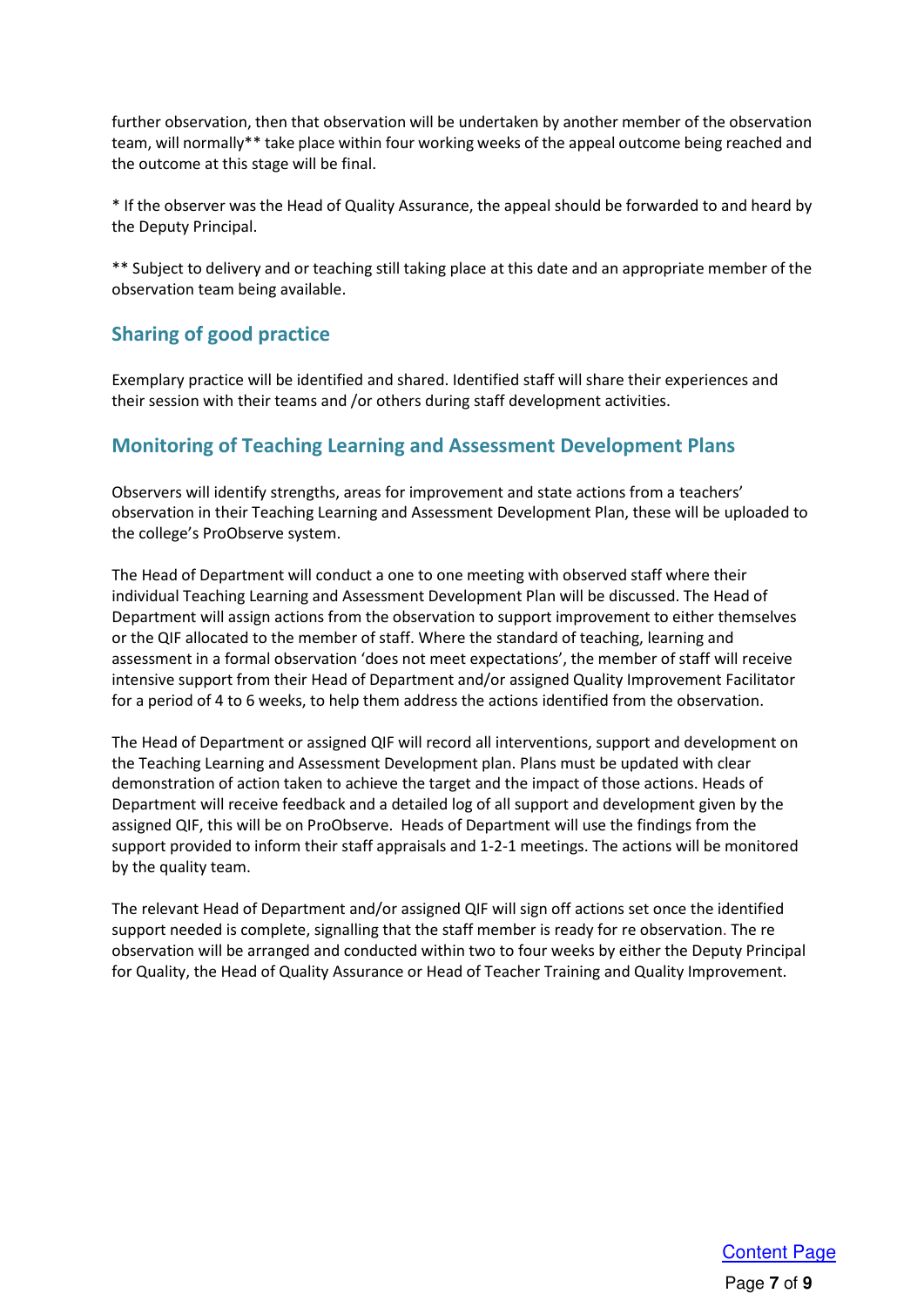## <span id="page-7-0"></span>**Managing teaching performance:**

The only acceptable standard of performance is that the standard of teaching, learning and assessment 'meets expectations' or that LSA or SSA support was 'effective'. The College is committed to ensuring all sessions provide students and apprentices with exceptional experiences to ensure that all reach their full potential. Therefore, staff who do not meet expectations will be supported and monitored to improve. However, if subsequent observations show no significant improvement in performance, capability procedures may commence.



Page **8** of **9** [Content Page](#page-1-0)